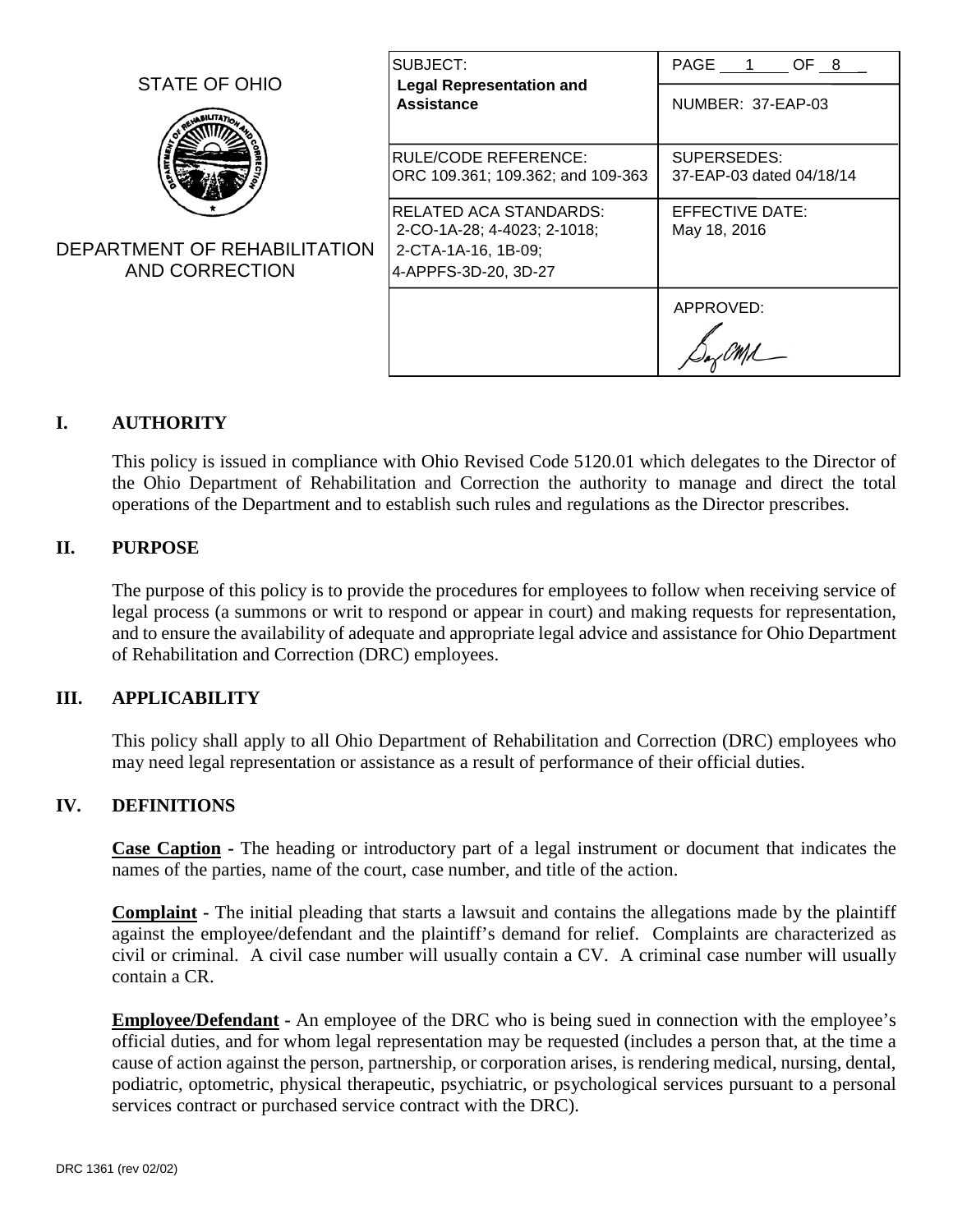# SUBJECT: Legal Representation and Assistance  $\begin{array}{|c|c|c|c|c|c|}\n\hline\n\end{array}$  PAGE 2 OF 8

<sup>-</sup>

**Habeas Corpus -** Medieval Latin, literally, "you should have the body". For our purposes, it usually involves a petition challenging the lawfulness of restraining a person who is imprisoned or otherwise in another's custody.

**Legal Contact Persons -** The local employees responsible for processing forms related to requests for legal representation.

**Litigation Records Designees -** The local employees responsible for coordinating record requests by the Attorney General's Office.

**Petition -** A formal written request made to a court or other official body. Petitions are made for a number of reasons asking a court to command a party to do or refrain from doing something. The word petition in the case caption identifies these documents.

**Plaintiff -** The party who complains or sues in a civil action and is so named on the record. The State or United States prosecuting criminal violations are the plaintiffs in criminal cases*.* 

**Service of Process -** The delivery of copies of legal documents, such as summons, complaint, subpoena, petition, writ, and certain other documents, usually by certified mail to the defendant or other person to whom the documents are directed.

**Subpoena -** A judicial or administrative document commanding a person to appear before a court or other tribunal, subject to a penalty for failing to comply. The subpoena can order a person to testify, produce evidence *(duces tecum)* or both. Subpoenas are identified as such on their face.

**Summons -** A document prepared by the plaintiff and issued by a court that informs the defendant that he or she is being sued. The summons requires that the defendant, through the Attorney General's Office, file a response with the court within a given time period or risk losing the case.

Writ **-** A court's written order, in the name of the state or other competent legal authority, commanding the addressee to do or refrain from doing a specified act. The order may contain the term "writ" in the caption or refer to it in the body of a decision.

# **V. POLICY**

It is the policy of the Ohio Department of Rehabilitation and Correction (DRC) to ensure employees receive legal representation pursuant to Sections 109.361, 109.362 and 109.363 of the Ohio Revised Code, in all legal actions arising from matters within the scope of their employment and official responsibilities. Also, employees shall be provided with adequate and appropriate legal advice in the performance of their duties. DRC recognizes that qualified legal assistance is necessary to ensure that policies and procedures are consistent with court decisions; provide advice relating to statutory and court requirements on policy formulation; and provide representation before courts and other appropriate bodies.

# **VI. PROCEDURES**

# **A. Legal Contact Persons**

1. Each institution, parole region, and Operation Support Center (OSC) directorate shall identify two (2) employees (a primary and a backup) to perform this responsibility. The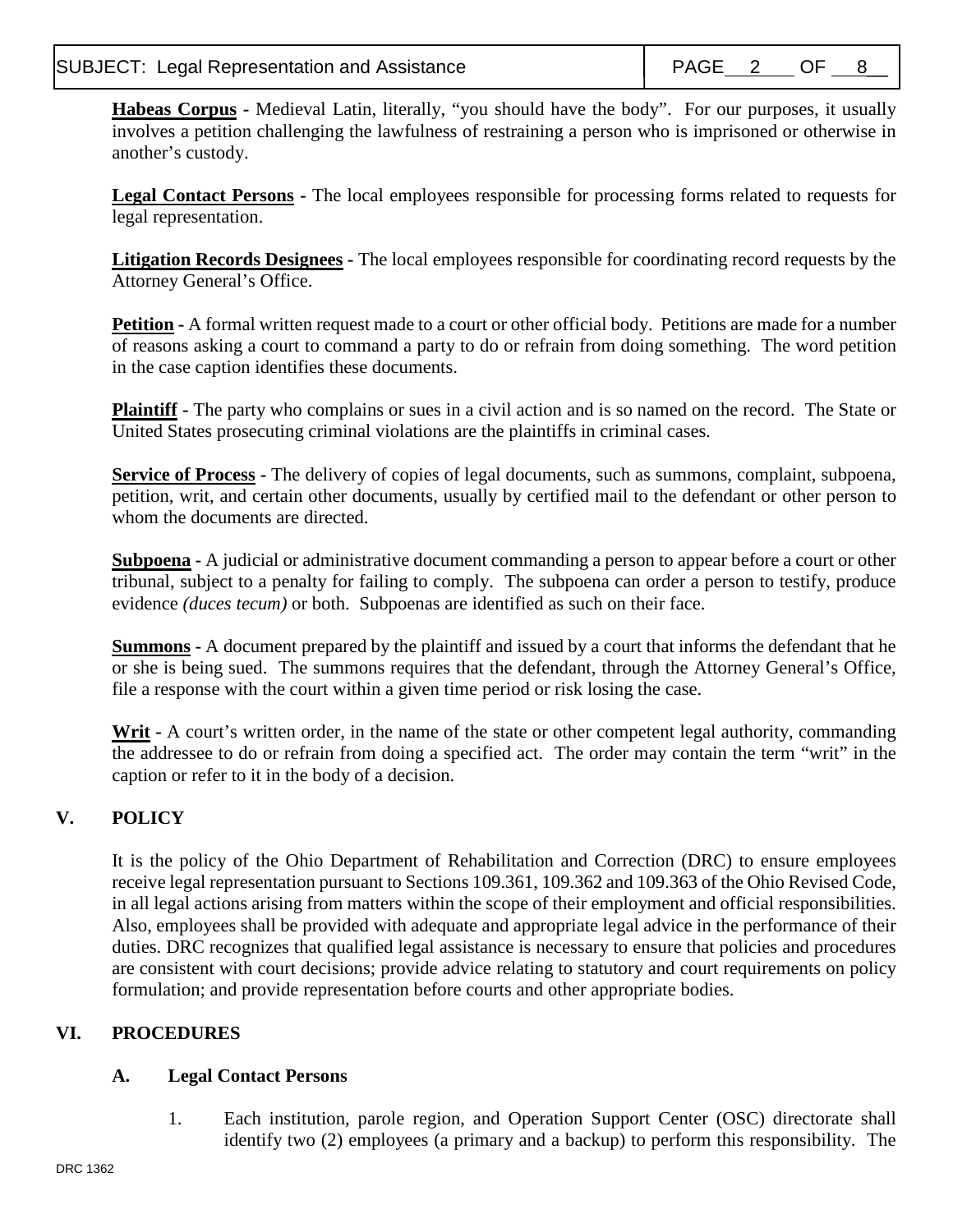<sup>-</sup>

primary legal contact person at the institutions shall be the managing officer or his/her designee. The primary legal contact person at the parole regions shall be the regional administrator or his/her designee. The primary legal contact persons at OSC shall be the managing directors or their designees. Institutions, parole regions and OSC directorates shall provide the names of their legal contact persons to legal services when changes occur.

2. Legal contact persons shall be available to answer questions and to receive**/**forward legal documents as appropriate. Legal contact persons shall also assist with legal representation processes.

# **B. Different Types of Legal Actions and How to Recognize Them**

DRC employees are subject to a variety of legal actions that require legal representation on their behalf. All legal documents bear a title on the first page identifying the nature and purpose of the document.

- 1. The most common and best known involves a plaintiff filing a civil complaint demanding monetary or other relief from one or more defendants. The complaint will contain a caption on the first page identifying it as a complaint. In such an instance, the employee will be named as a defendant. In most cases the case number will contain the designation "CV" which identifies the complaint as a civil matter.
- 2. In addition, there are other legal documents, including, but not limited to, an order or entry, a petition for a writ and a motion to show cause, that require legal representation. They will also contain a case number and a designation. The types of petitions and writs are identified as such on the first page of the document. Two considerations are critical to recognizing whether an employee is being called upon to defend his or her actions and needs representation.
- 3. If the employee is named as an opposing party to the person initiating the legal action or the action is accompanied by a summons instructing the recipient to respond, there is a need for representation. An opposing party can be identified as someone other than a defendant (e.g. respondent). The identification is located below the name of the staff member listed on the left side of the document.
- 4. When multiple defendants or opposing parties are named, not all names will appear in the caption of the case. Usually, one person is identified followed by the notation "et al." The notation indicates there are other parties or defendants. They are listed in the body of the complaint, petition, motion, etc.
- 5. Sometimes a complaint will contain defendants named as John or Jane Doe. This occurs when the plaintiff does not know the actual name of the individual who allegedly engaged in the behavior that is the subject of the lawsuit.
- 6. When an employee is subject to a criminal complaint, the State of Ohio or the United States (depending on whether it is a violation of state or federal law) will be designated as the plaintiff and the employee as the defendant. The case number will contain the designation "CR", identifying it as a criminal matter. There is no authorization for the Attorney General to represent or to hire counsel to represent staff in criminal matters.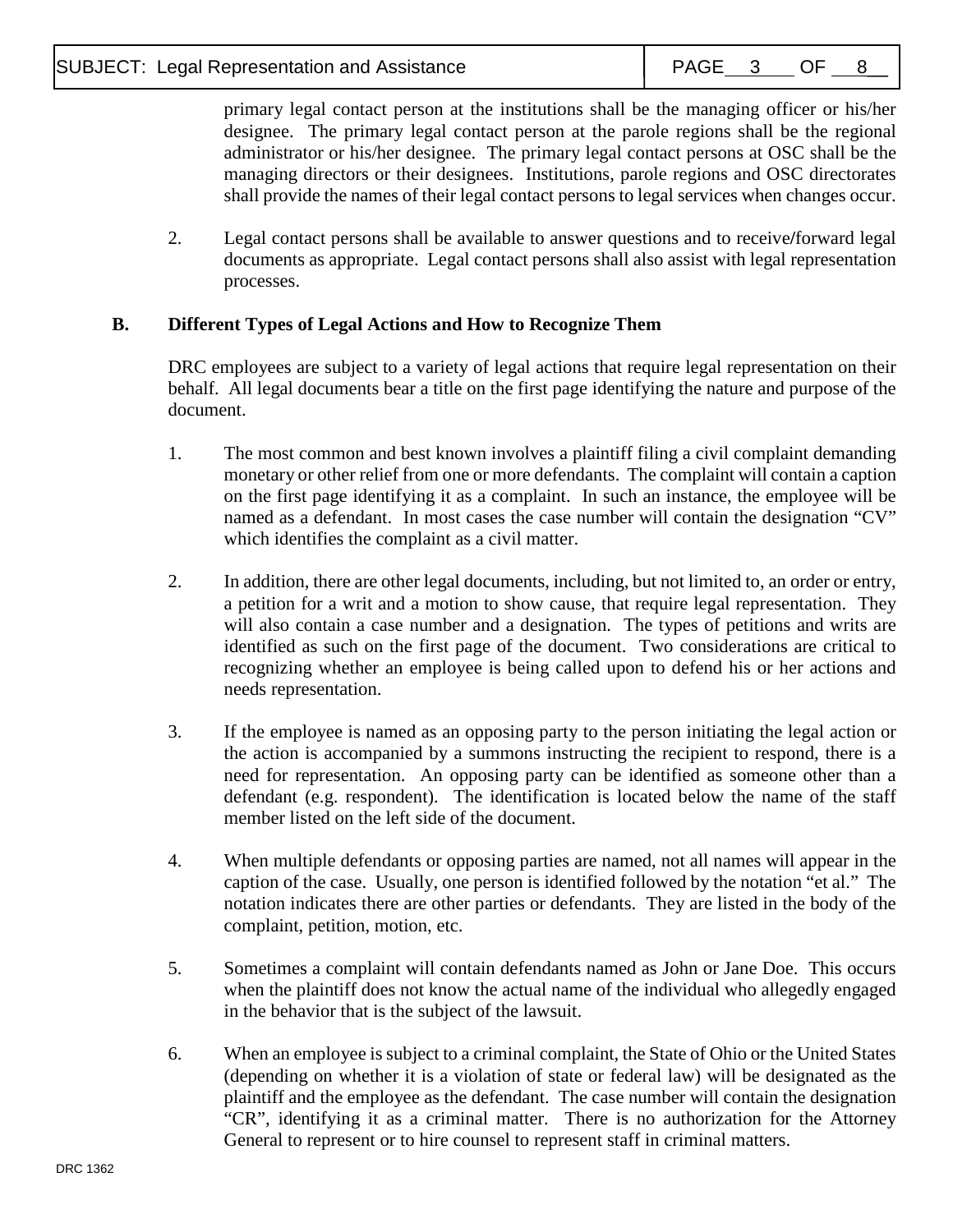<sup>-</sup>

## **C. Service of Process from Federal, State, or Local Courts (other than the Court of Claims of Ohio)**

The following applies to all certified mail and other legal documents for lawsuits, received from the U.S. Marshals Service (USMS) and all courts, EXCEPT the Court of Claims of Ohio, addressed to employees of the DRC.

- 1. If the local postmaster will permit mailroom staff to carry certified mail back to the institution WITHOUT signing the green card(s), mailroom staff shall deliver the envelopes to the legal contact person (or backup if primary designee is not available) immediately upon returning to the institution.
- 2. If the local postmaster requires a signature on the green card(s) before releasing the certified mail, mailroom staff shall sign the card(s) and take the envelopes to the legal contact person (or backup if primary designee is not available) immediately upon returning to the institution.
- 3. The legal contact person (or backup) shall carefully review all such mail, regardless of whether the green card was signed by mailroom staff or is still intact.
- 4. If mail is addressed to a former employee, employees referred to as John Doe, Jane Doe, or other designations which do not sufficiently identify the defendant, the legal contact person (or backup) shall promptly return it via certified mail to the USMS or court, with a cover letter stating the reason(s) for return. Mail is NOT TO BE FORWARDED to another institution or home address.
	- a. If the green card is still intact, the cover letter shall state the reason(s) that service cannot be perfected.
	- b. If the green card is not intact because service was accepted by mailroom staff, the cover letter shall note that service was erroneously accepted by mailroom staff and the specific reason(s) for return.
	- c. If envelopes for multiple defendants need to be returned for the same case, one cover letter may be used to list multiple defendants, stating the specific reason(s) for return of each, and the envelopes may be returned in one package.
	- d. If mail is received for an employee who is on extended leave, contact legal services.
- 5. Mail addressed to current employees (who are not on extended leave) shall be served on the defendant promptly by the legal contact person (or backup).
- 6. The legal contact person shall prepare Request for Representation and Report Regarding Representation Request forms (DRC1562/1561) and have the Request for Representation (DRC1562) signed by the employee/defendant. These forms are available through the DRC electronic forms catalog.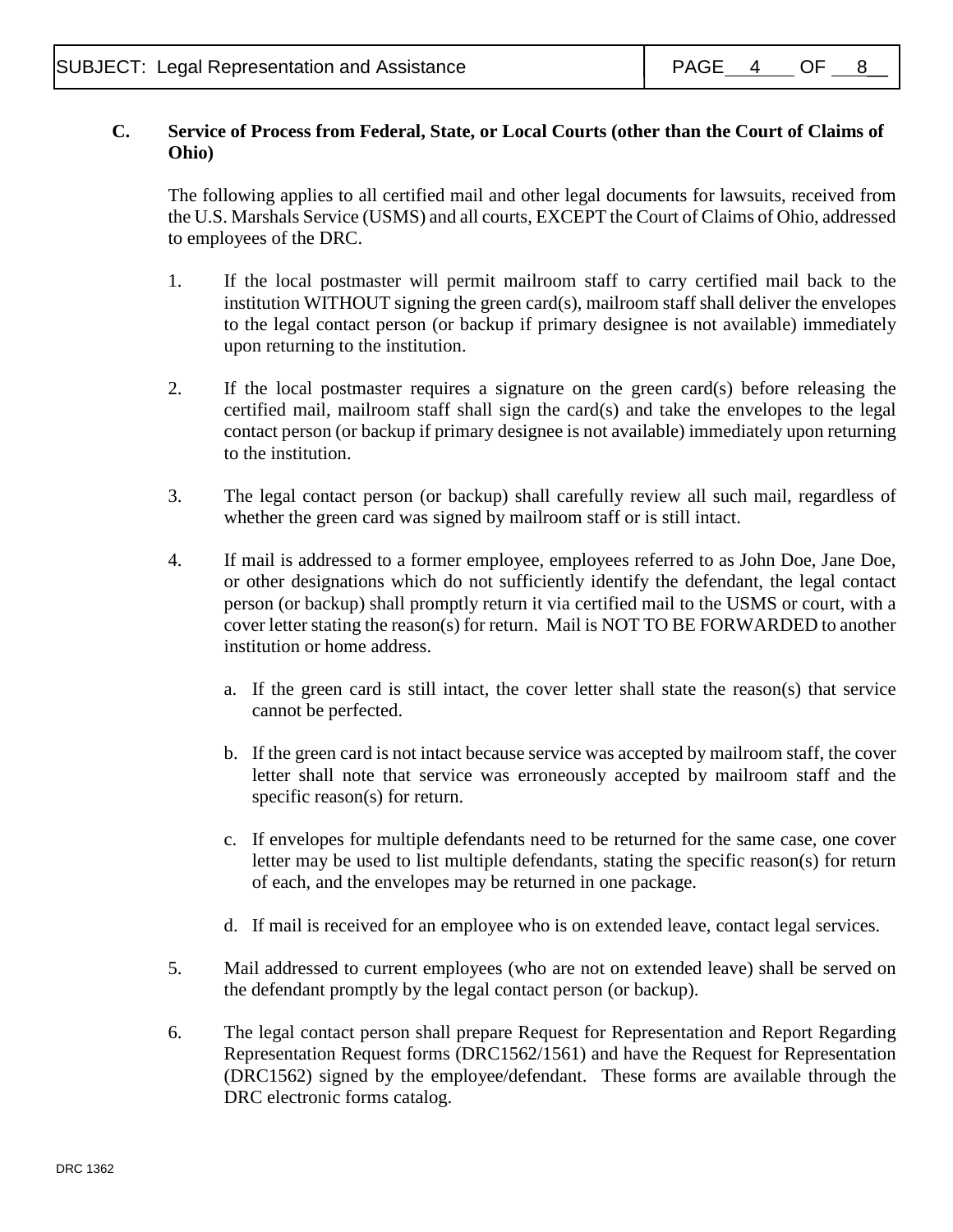## SUBJECT: Legal Representation and Assistance  $\begin{array}{|c|c|c|c|c|}\n\hline\n\end{array}$  PAGE 5 OF 8\_

<sup>-</sup>

- 7. The legal contact person (or backup) shall obtain the recommendation and signature of the managing officer or regional administrator on the Report Regarding Representation Request (DRC1561). The individual signing these forms and making a recommendation for representation should be knowledgeable of the circumstances in order to make a recommendation for or against legal representation of the employee/defendant. In cases where the individual requesting representation is a managing officer, regional administrator or managing director, the recommendation and signature shall be completed by the Director's designee in legal services.
	- a. In cases where the green card remains intact on the certified mail, the employee/defendant shall sign the card and the legal contact person (or backup) shall mail it back to the USMS/court. The date of service is the date the card is signed by the employee/defendant.
	- b. In cases where the green card is not intact because mailroom staff previously signed the green card, the date of service is the date mailroom staff signed.
- 8. The legal contact person (or backup) shall send the summons, complaint, other legal documents received from the court, the Request for Representation (DRC1562), and the Report Regarding Representation Request (DRC1561) in the following manner:
	- a. Habeas Corpus Cases
		- i. Scan all documents, including a copy of the envelope, if available.
		- ii. The subject line of the email shall include "New Habeas," the inmate's last name and the case number.
		- iii. Forward the scanned documents via email to [drc.NewLawsuits@odrc.state.oh.us](mailto:drc.NewLawsuits@odrc.state.oh.us) and [brian.higgins@ohioattorneygeneral.gov.](mailto:brian.higgins@ohioattorneygeneral.gov)
		- iv. Requests for representation are NOT needed for habeas cases.
	- b. Other Federal, State and Local Corrections Litigation Cases, including Writs
		- i. Scan completed Report Regarding Representation Request (DRC1561) and Request for Representation (DRC1562) forms and all documents received, including copies of envelopes showing certified mail tracking numbers.
		- ii. The subject line of the email shall include "New Case," the case caption and number.
		- iii. Forward the scanned documents via email to [drc.NewLawsuits@odrc.state.oh.us](mailto:drc.NewLawsuits@odrc.state.oh.us) and [institutionallawsuits@ohioattorneygeneral.gov.](mailto:institutionallawsuits@ohioattorneygeneral.gov)
		- iv. When submitting requests for representation for multiple defendants, include a Report Regarding Representation Request (DRC1561) and Request for Representation (DRC1562) for each defendant, a copy of each summons and envelope. All four (4) documents should be sent in the same email. Only one (1) copy of the complaint is needed.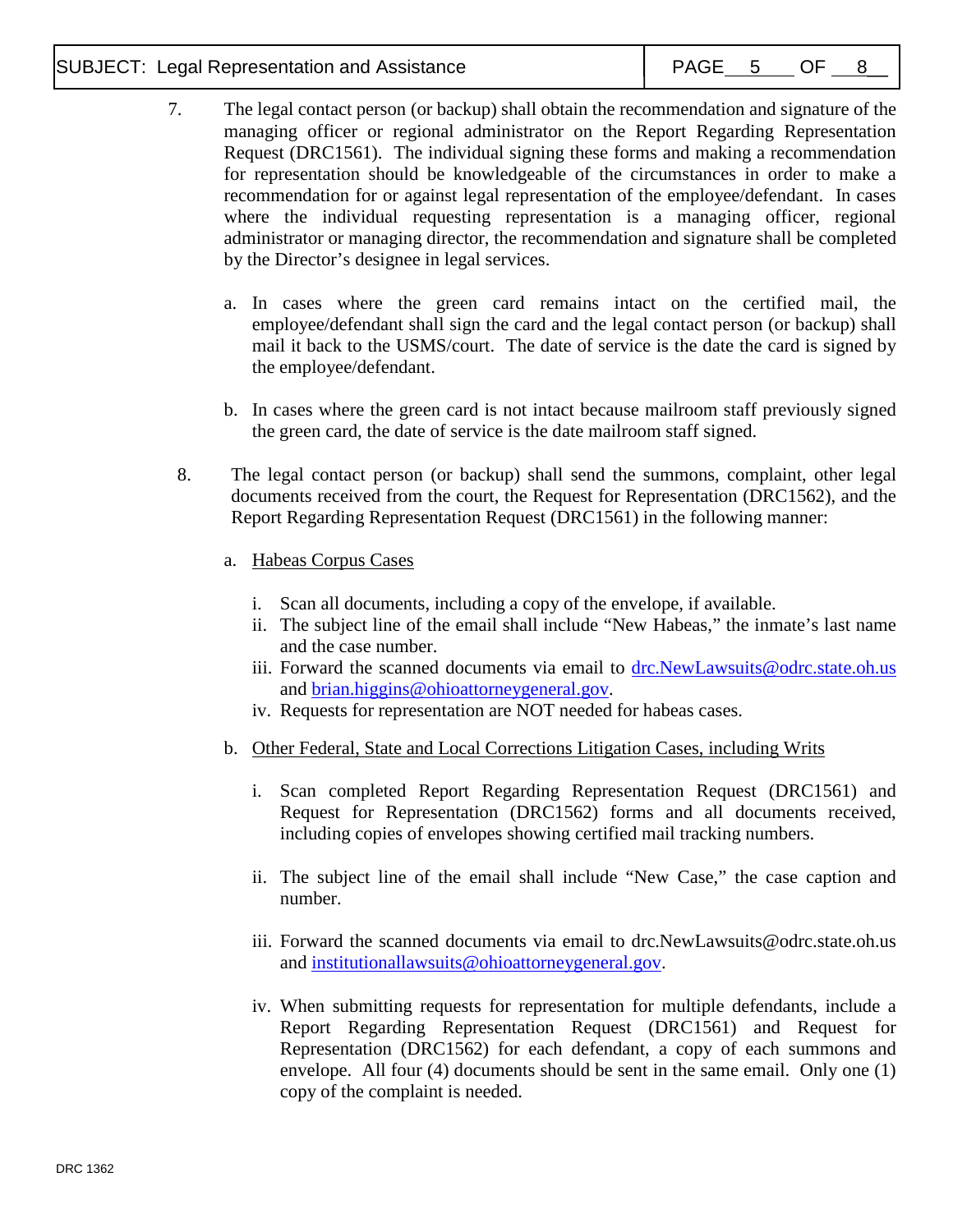<sup>-</sup>

- v. If additional defendants are served after the initial "new case notification," email a Report Regarding Representation (DRC1561) and Request for Representation (DRC1562), the summons and envelope for each defendant in the same email. Another copy of the complaint is NOT needed.
- vi. In cases where the managing officer is a defendant, Legal Services shall secure the Director's signature on the Report Regarding Representation Request (DRC1561) and forward to the Attorney General's Office.
- vii. Scanned copies of the requests for representation (DRC1561/DRC1562) and other documents are sufficient. Originals are NOT needed.
- c. Employment Law Cases

The procedures for Employment Law cases are the same as Corrections Litigation cases, with two exceptions.

- i. Documents are to be emailed to [drc.NewLawsuits@odrc.state.oh.us](mailto:drc.NewLawsuits@odrc.state.oh.us) only.
- ii. The subject line of the email shall include "New Employment Case," the case caption and the case number.
- d. Workers' Compensation Cases
	- i. Documents are to be emailed to [drc.NewLawsuits@odrc.state.oh.us](mailto:drc.NewLawsuits@odrc.state.oh.us) only.
	- ii. Representation forms (DRC1561 and DRC1562) are NOT needed.
	- iii. Documents shall be forwarded from the [drc.NewLawsuits@odrc.state.oh.us](mailto:drc.NewLawsuits@odrc.state.oh.us) account to the Workers' Comp attorney for further processing.
- 9. In cases where the Attorney General's Office is ordered or agrees to locate and waive service on defendants who no longer work for the DRC, the legal contact person at the location last worked shall contact the defendant and process his/her Report Regarding Representation Request (DRC1561) and Request for Representation (DRC1562).
- 10. Responding to a complaint or other legal action is time sensitive. Consequently, it is incumbent on the legal contact person (or backup) to submit the required documents promptly. Failure to do so can lead to a missed filing deadline and jeopardize the employee/defendant's legal position. This is especially true in habeas corpus cases where the filing time limits are short.
- 11. The attachment to this policy, "When/If You Get Sued" shall be completed by inserting the name of the legal contact person(s) for your location and posted so that all employees have access to the information.
- 12. If an employee receives legal documents addressing actions not related to employment with the DRC or not covered in this policy, or if the employee has questions, he or she shall call DRC legal services to discuss the content.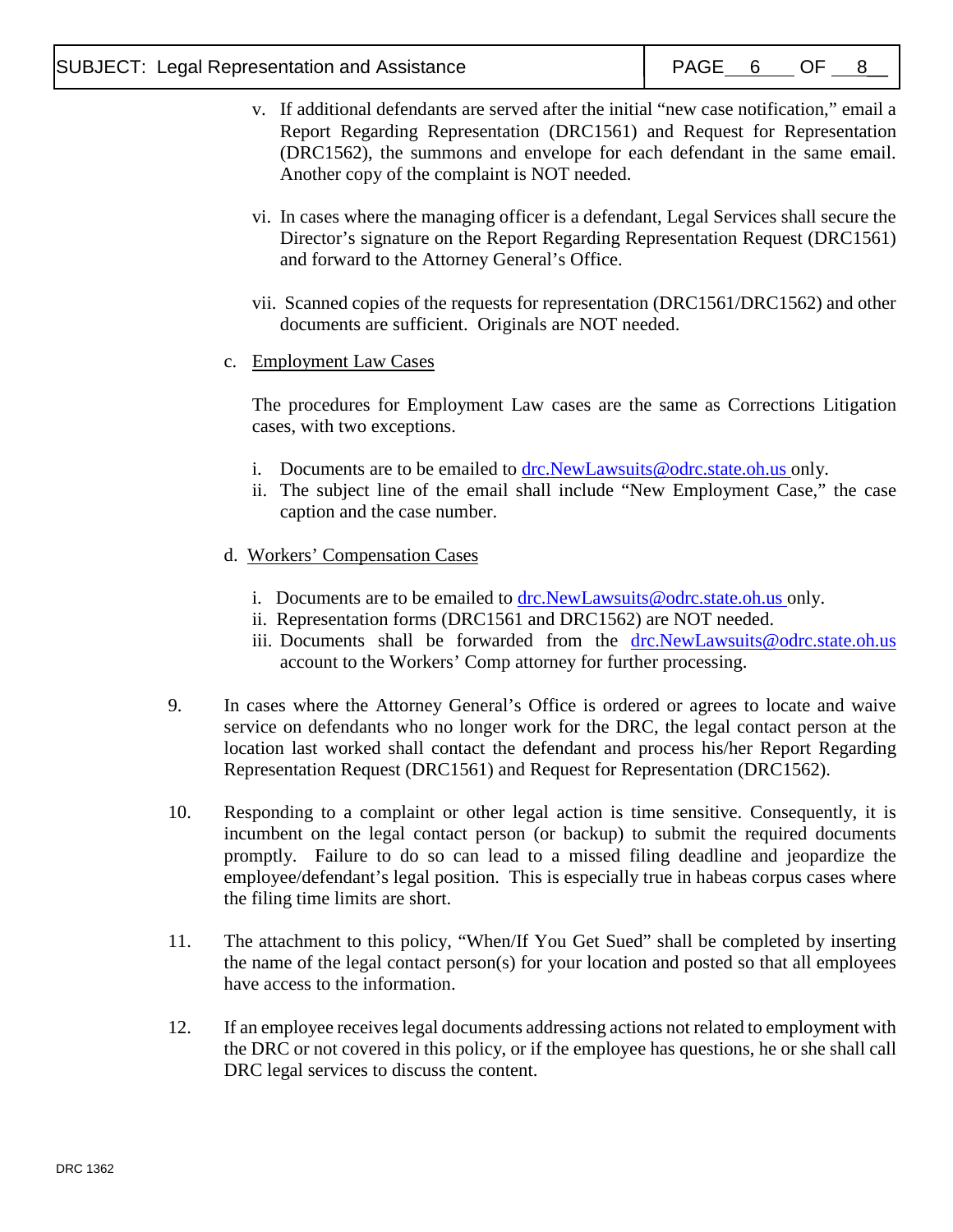# **D. Court of Claims of Ohio**

<sup>-</sup>

- 1. The only defendant in original actions in the Court of Claims is the State of Ohio and its agencies. The defendant could be DRC, individual institutions, the APA, and others.
- 2. Any person who is named on a Court of Claims complaint is being sued in his or her status as a state employee. Therefore, representation forms (DRC1561 and DRC1562) are not necessary.
- 3. AD Cases
	- a. Administrative Determination (AD) cases involve claims for \$10,000 or less. The Clerk of Courts for the Court of Claims decides the case based on written reports submitted by the parties. There is no trial or hearing.
	- b. Administrative Determination cases are served directly on legal services at OSC. Legal services will contact the appropriate inspector of institutional services, APA office, division or bureau of OSC to obtain a report and supporting documents regarding the allegations made in the complaint. The report will be attached to the investigation report that is submitted to the Clerk by legal services.
- 4. Judicial Cases
	- a. Judicial cases involve claims in excess of \$10,000. They are heard and decided by a judge or magistrate. There are no jury trials in the Court of Claims.
	- b. Judicial cases are served on legal services and the Attorney General's Office.
	- c. The Attorney General's Office will contact the litigation records designee to obtain records needed to defend the case.

# **E. Counsel Availability**

Legal services attorneys shall be available for advice and consultation for any of the following reasons:

- 1. Legal actions against the DRC or any of its components;
- 2. Legal actions against an employee;
- 3. Subpoenas;
- 4. Public Records Requests;
- 5. Court decisions and requirements;
- 6. Policy and Administrative Rule information;
- 7. Statutory interpretation;
- 8. Operational matters;
- 9. Miscellaneous legal issues.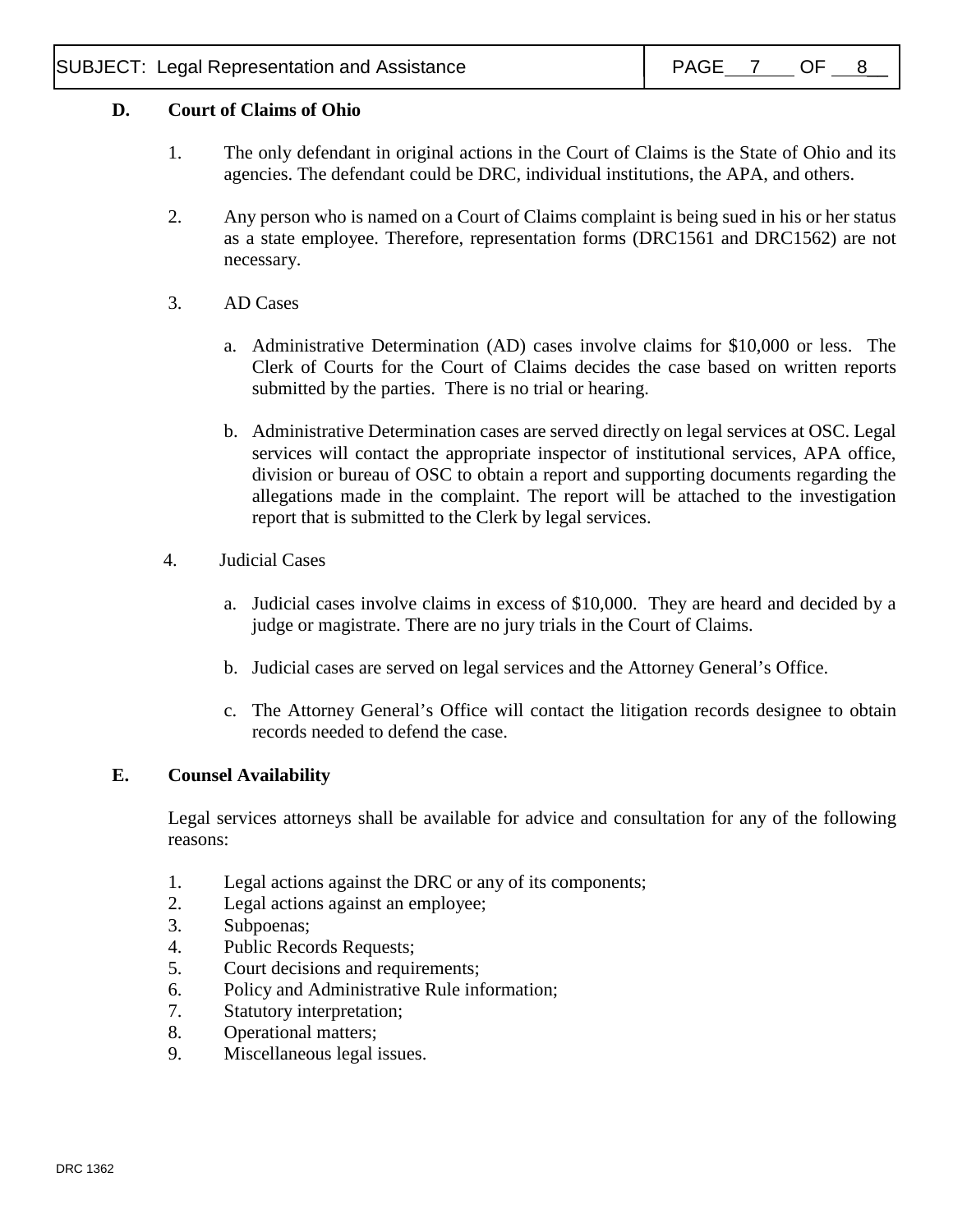| <b>SUBJECT: Legal Representation and Assistance</b>                                 |                           | PAGE 8                 |  | OF O | 8 |  |
|-------------------------------------------------------------------------------------|---------------------------|------------------------|--|------|---|--|
| <b>Attachments</b>                                                                  |                           |                        |  |      |   |  |
| Appendix A                                                                          |                           | "When/If You Get Sued" |  |      |   |  |
| <b>Related Department Forms:</b>                                                    |                           |                        |  |      |   |  |
| <b>Report Regarding Representation Request</b><br><b>Request for Representation</b> | DRC1561<br><b>DRC1562</b> |                        |  |      |   |  |